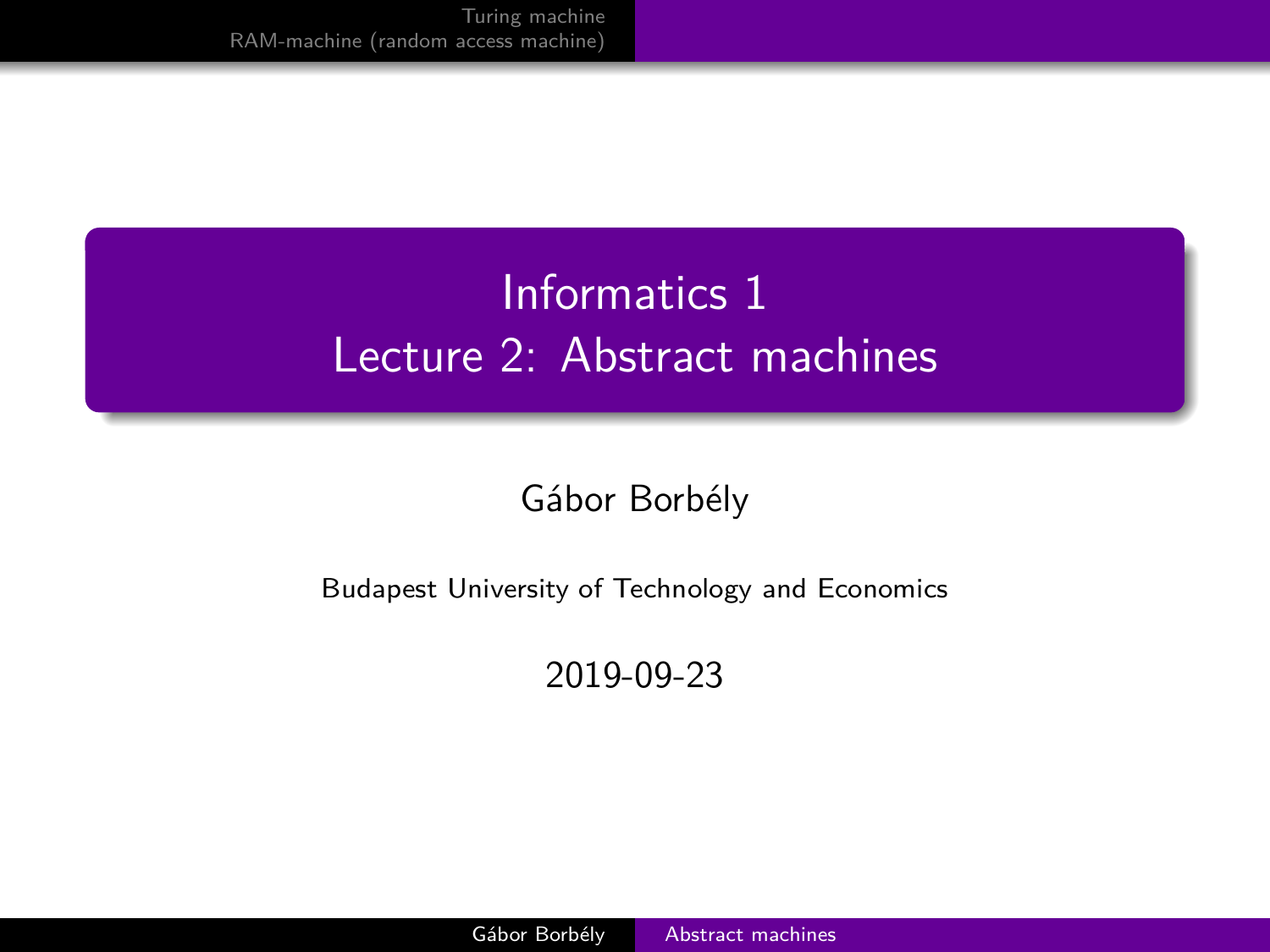[Turing machine](#page-2-0) [RAM-machine \(random access machine\)](#page-5-0)





2 [RAM-machine \(random access machine\)](#page-5-0)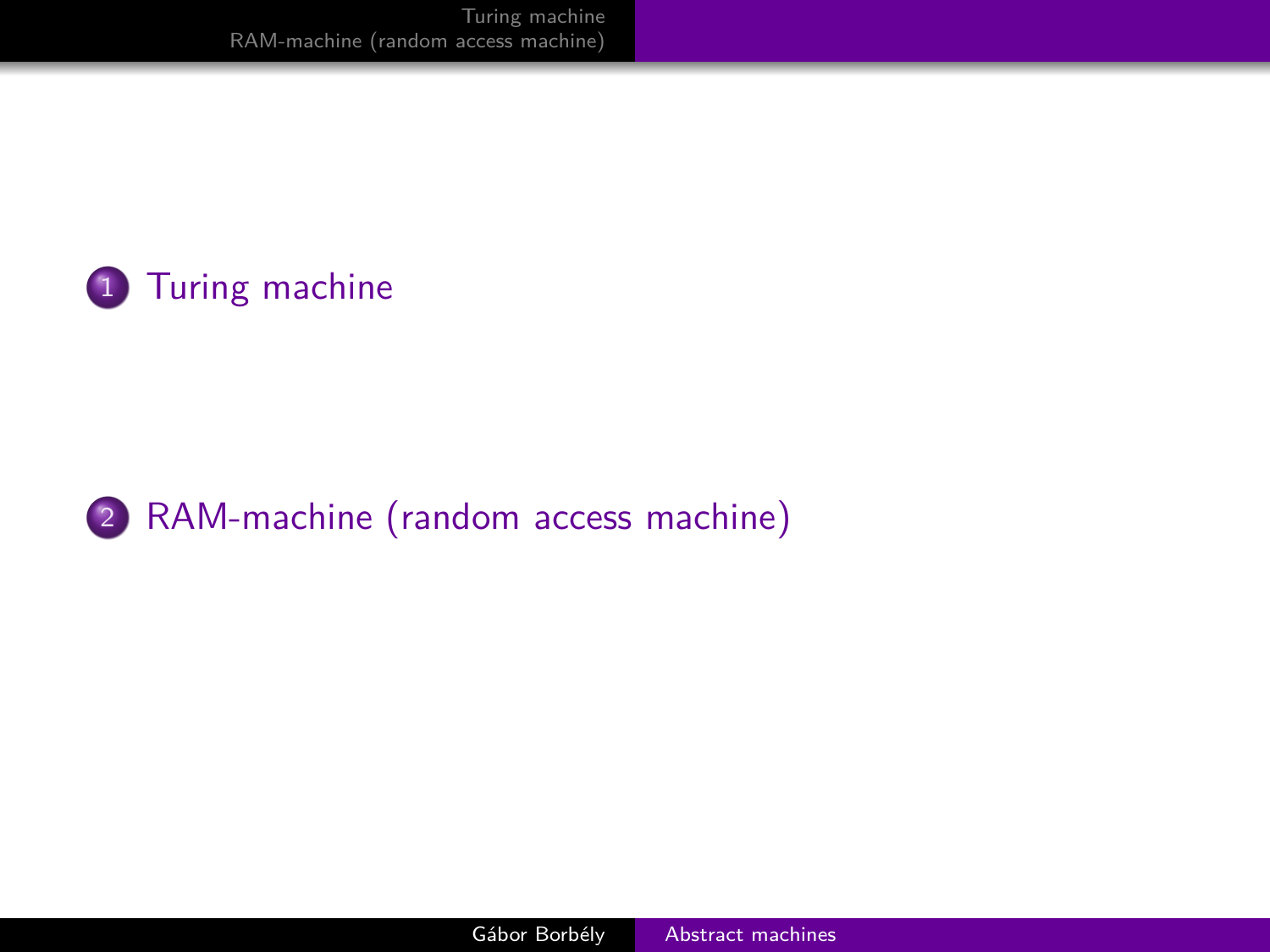[Turing machine](#page-2-0) [RAM-machine \(random access machine\)](#page-5-0)

- <span id="page-2-0"></span>• A Turing machine can be defined by  $M = \langle Q, \Gamma, b, \Sigma, \delta, q_0, F \rangle$ , where
- $\bullet$  Q is the non-empty set of "states".
- Γ the finite, non-empty "tape alphabet",
- $b \in \Gamma$  the "blank symbol" (the only symbol allowed to occur on the tape infinitely often),



- $\bullet \Sigma \subseteq \Gamma \setminus \{b\}$  the set of "input symbols",
- $\bullet$   $q_0 \in Q$  the "initial state"
- $F \subseteq Q$  the set of "final states" (this is when the machine stops),
- $\bullet \delta : (Q \setminus F) \times F \hookrightarrow Q \times F \times \{L, R\}$  is a partial function called the "transition function", where L is left shift, R is right shift (moves the tape)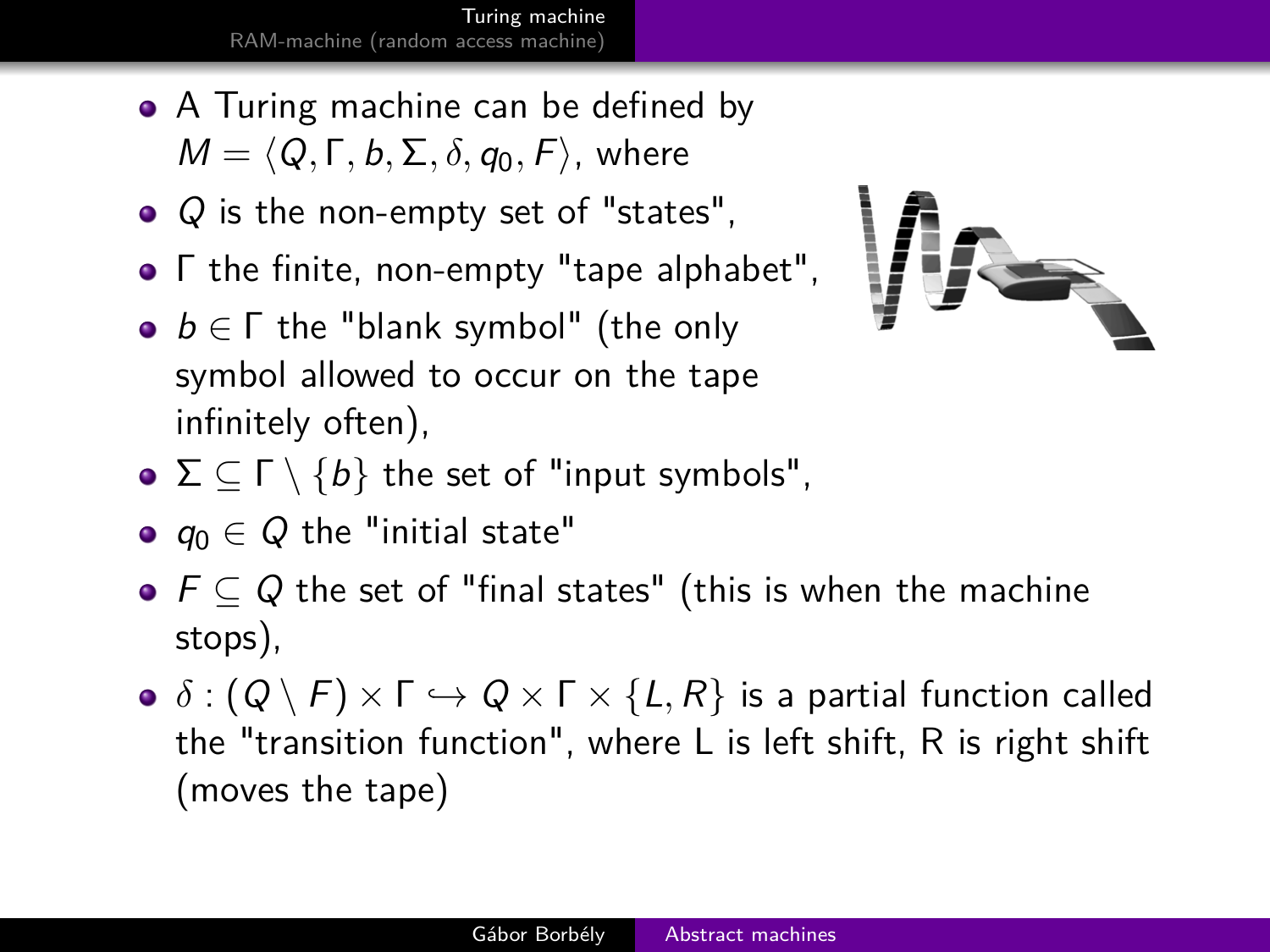### Turing completeness

- Church–Turing-thesis (30's) every formalizable problem that can be solved by any means with some algorithm, can be solved with a Turing machine.
- A computational/data manipulation system is Turing complete if it can implement any Turing machine.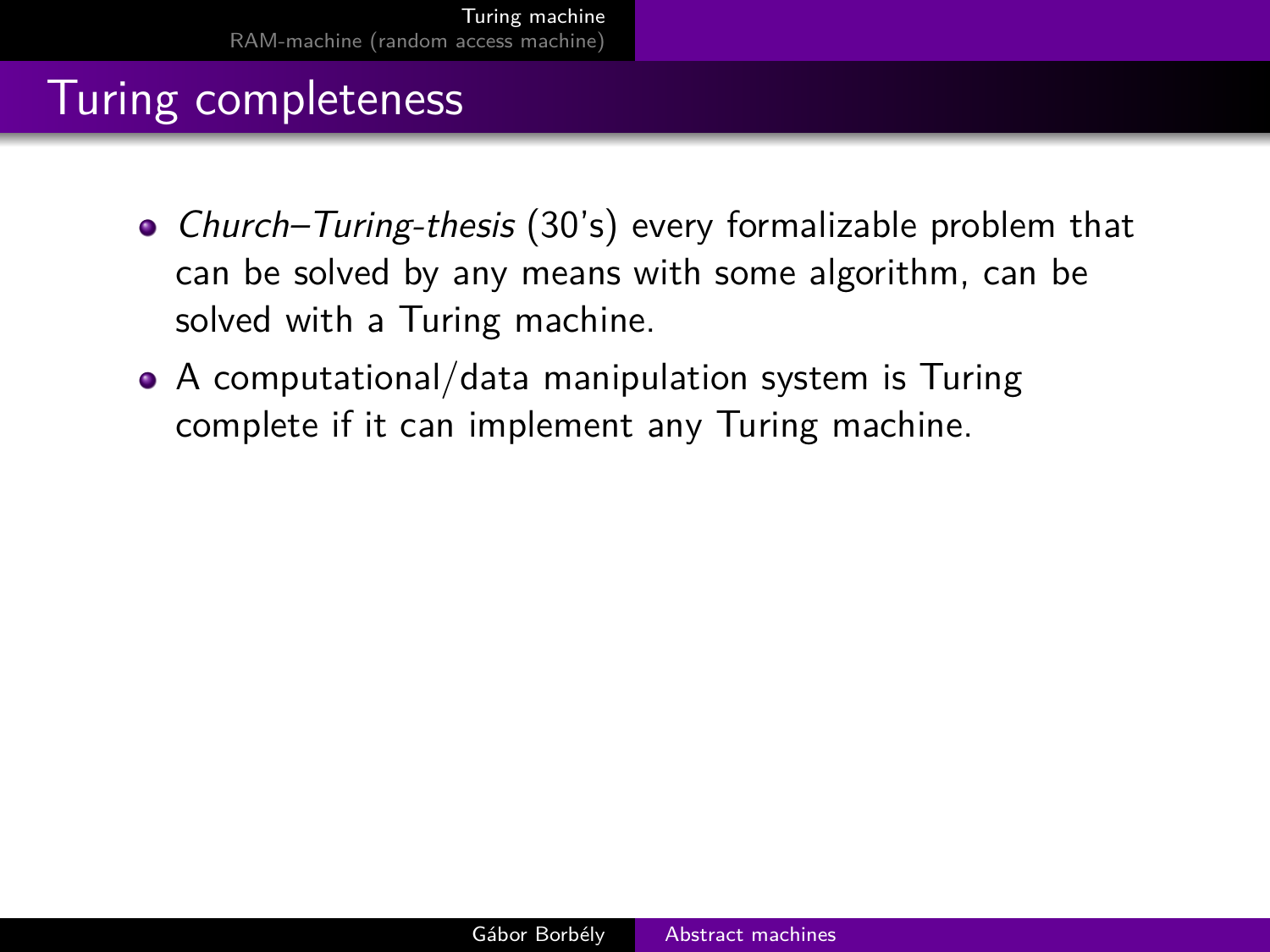[Turing machine](#page-2-0) [RAM-machine \(random access machine\)](#page-5-0)

• Busy beaver (Tibor Radó, 1962) A Turing machine with some constraints that writes the most non-empty symbols on an empty tape, and halts in finite steps.



Gábor Borbély [Abstract machines](#page-0-0)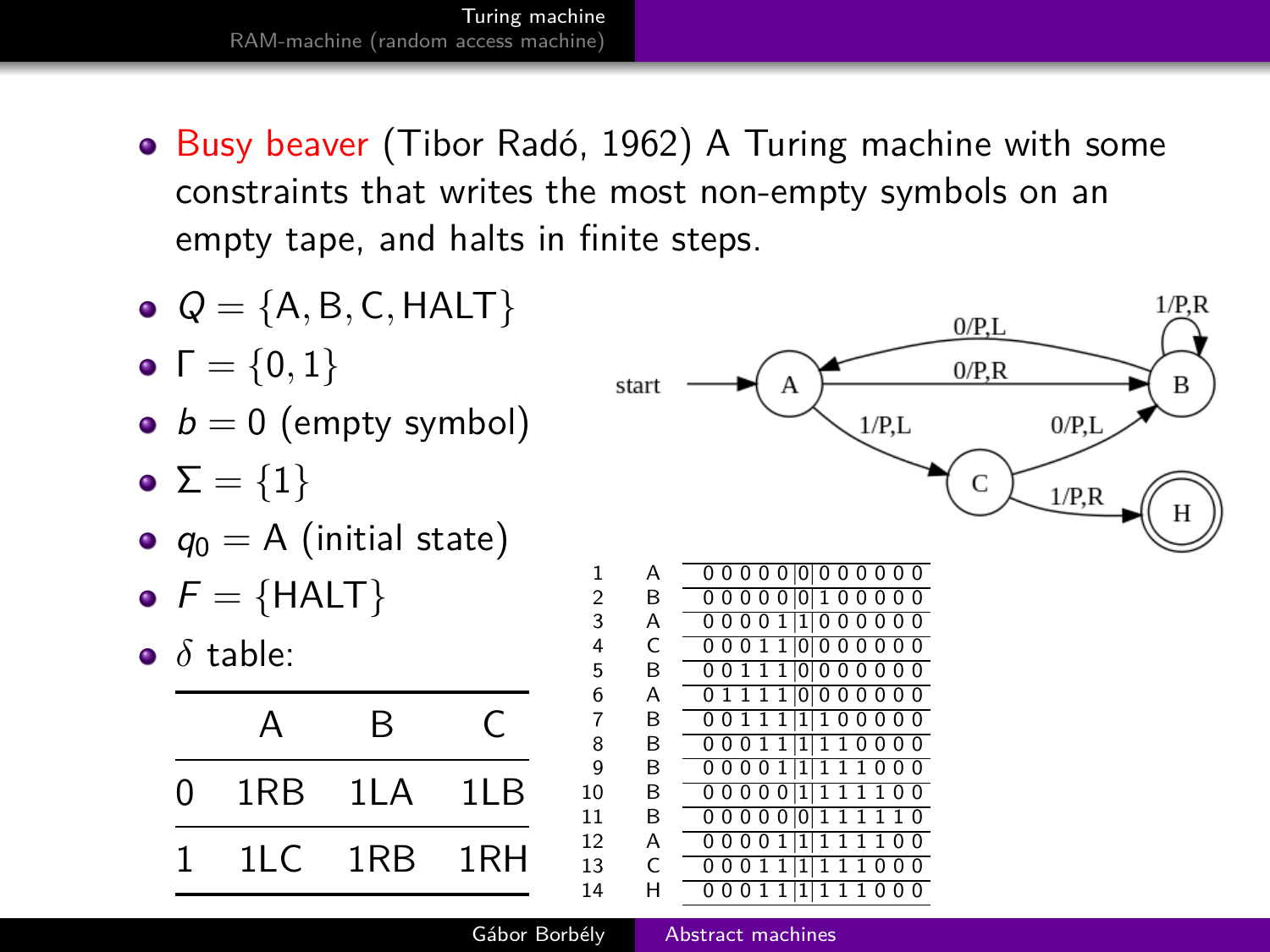- <span id="page-5-0"></span>• The RAM-machine consists of a  $p$  program register and an  $r$ data register, both of them indexed by natural numbers, the data register contains zeros initially.
- The execution of the program starts with executing the command in cell  $p_0$  and ends with an empty command.
- The contents of the *i*th cell of the data register ( $i \in \mathbb{N}_0$ ) is denoted by  $r[i]$  or  $r_i$ , these can only contain integers.
- These are the possible commands, where  $z \in \mathbb{Z}$ ,  $i, n \in \mathbb{N}_0$ :  $r_i \leftarrow z$

$$
r_i \leftarrow r_n, r_i \leftarrow r_{r_n} \text{ (same as } r_i \leftarrow r[r[n]]\text{)},
$$
\n
$$
r_i \leftarrow r_i \pm r_n, (r_i \leftarrow r_i * r_n, r_i \leftarrow r_i/r_n),
$$
\n
$$
p_n: \text{jump to the nth program line.}
$$

if  $r_i = 0$   $p_n$ : jump to the nth program line if  $r_i = 0$ , if  $r_i > 0$   $p_n$ : jump to the *n*th program line if  $r_i > 0$ ,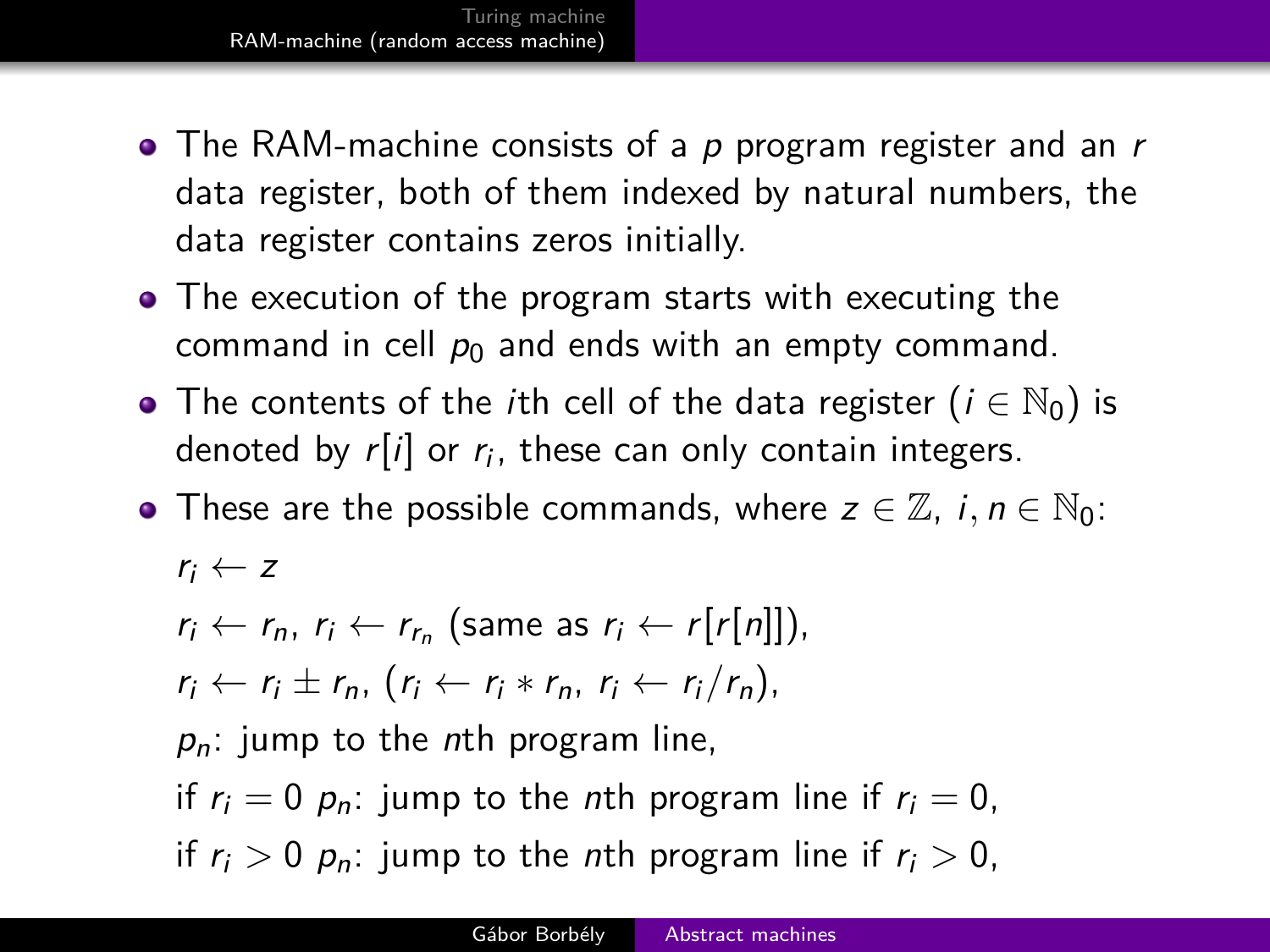For this lecture let us use this "computer like" RAM-machine:

- The program register and memory is finite,
- $\bullet$  every memory cell is 1 byte long, every program line is 2 bytes long, the first byte contains the command and the second byte contains the operand, i.e.

ADD 12 means:  $r_0 \leftarrow r_0 + r_{12}$ 

- every calculation is done with the 0th memory cell (and sometimes another one),
- we use mnemonikokkal for the commands, there are three types:
	- explicit: the operand n is a number (denoted by an  $=$  at the end of the expression)
	- $\bullet$  direct: the operand  $n$  is a memory cell, the operation is done with the contents of  $r[n]$ ,
	- indirect: the operand  $n$  is the index of a memory cell, the operation is done with  $r[r[n]]$  (denoted by a  $*$  at the end of the expression)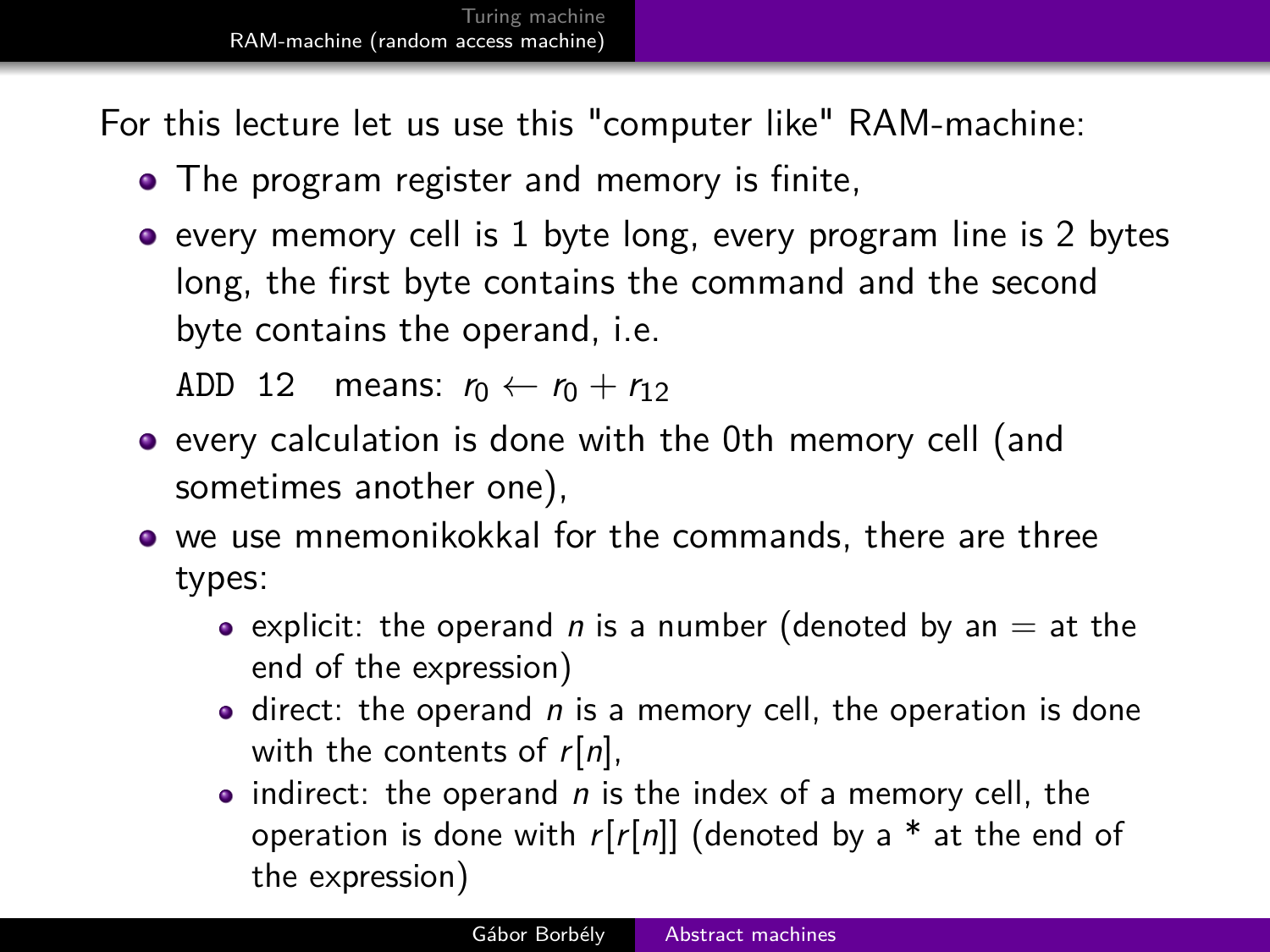#### **Controller commands**

|      | JUMP n jump to the nth command                              |
|------|-------------------------------------------------------------|
|      | JZERO <i>n</i> jump to the <i>n</i> th command if $r_0 = 0$ |
|      | JGTZ n jump to the nth command if $r_0 > 0$                 |
| HALT | stop                                                        |

| <b>Arithmetic commands</b> |                                                                    |                                                                    |        |          |                                                     |         |             |                                            |  |
|----------------------------|--------------------------------------------------------------------|--------------------------------------------------------------------|--------|----------|-----------------------------------------------------|---------|-------------|--------------------------------------------|--|
|                            | direct                                                             |                                                                    |        | indirect |                                                     |         | explicit op |                                            |  |
| ADD                        | $\mathsf{n}$                                                       | $r_0 \leftarrow r_0 + r_n$                                         | $ADD*$ |          | $r_0 \leftarrow r_0 + r_{r_0}$                      | $ADD=$  |             | $n \quad r_0 \leftarrow r_0 + n$           |  |
| <b>SUB</b>                 | $\mathsf{n}$                                                       | $r_0 \leftarrow r_0 - r_n$                                         | $SUB*$ |          | $r_0 \leftarrow r_0 - r_{r_0}$                      | $SUB =$ |             | $n \quad r_0 \leftarrow r_0 - n$           |  |
| MULT                       |                                                                    | $n \quad r_0 \leftarrow r_0 * r_n$                                 |        |          | MULT* $n$ $r_0 \leftarrow r_0 * r_{r_n}$            |         |             | MULT= $n$ $r_0 \leftarrow r_0 * n$         |  |
| DIV                        |                                                                    | $n \quad r_0 \leftarrow r_0/r_n$                                   |        |          | DIV* $n \quad r_0 \leftarrow r_0/r_{r_n}$           |         |             | DIV= $n$ $r_0 \leftarrow r_0/n$            |  |
| Data manipulation, IO      |                                                                    |                                                                    |        |          |                                                     |         |             |                                            |  |
|                            |                                                                    | direct                                                             |        |          | indirect                                            |         |             | explicit op                                |  |
| LOD n                      |                                                                    | $r_0 \leftarrow r_n$                                               |        |          | LOAD* $n \rightharpoondown r_0 \leftarrow r_{r_0}$  |         |             | LOAD= $n \rightharpoonup r_0 \leftarrow n$ |  |
| $STORE$ n                  |                                                                    | $r_n \leftarrow r_0$                                               |        |          | STORE* $n \rightharpoondown r_{r_0} \leftarrow r_0$ |         |             |                                            |  |
| $READ$ $n$                 |                                                                    | reads <i>n</i> numbers from the input into $r_1, r_2, \ldots, r_n$ |        |          |                                                     |         |             |                                            |  |
| WRITE $n$                  | writes <i>n</i> numbers to the output from $r_1, r_2, \ldots, r_n$ |                                                                    |        |          |                                                     |         |             |                                            |  |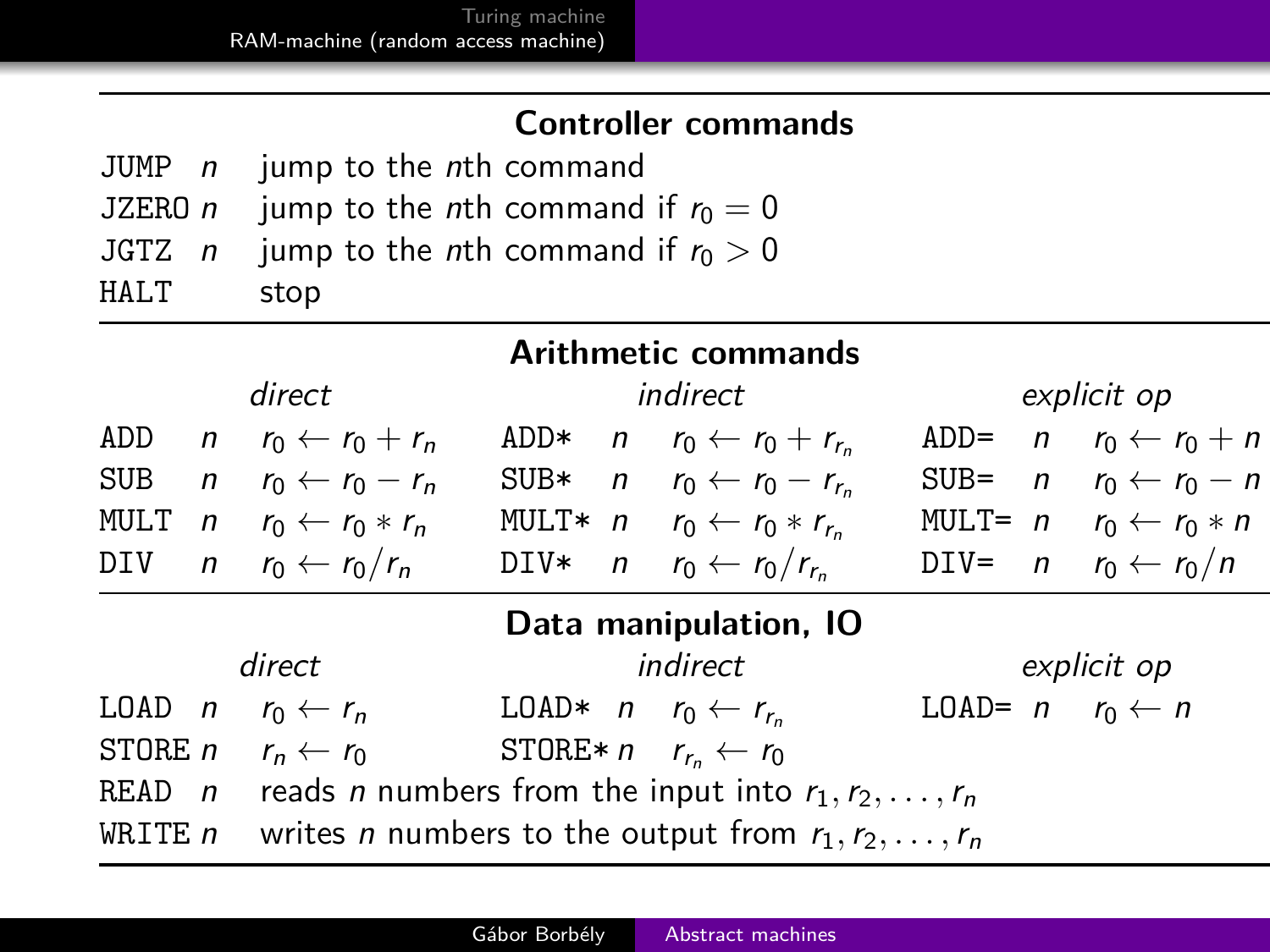Write a program to calculate (a*,* b) (greatest common divisor), where  $a, b \in \mathbb{N}_0!$ 

| p              |             | command operand notes      |                                 |
|----------------|-------------|----------------------------|---------------------------------|
| $\mathbf 0$    | LOAD        | $= 12$                     |                                 |
| $\mathbf{1}$   | STORE       | $\overline{\phantom{a}}$   | $r[1] < -a$                     |
| $\overline{2}$ | $LOAD = 16$ |                            |                                 |
| 3              | STORE       | $\overline{\phantom{a}}$ 2 | $r[2] < -b$                     |
| 4              | JZERO 17    |                            |                                 |
| 5              | LOAD        | $\overline{\phantom{1}}$   | $r[0]$ <- $r[1]$                |
| 6              | DIV         | $\overline{\phantom{a}}$ 2 | $r[0]$ <- $ a/b $               |
| $\overline{7}$ | STORE       | $\overline{\phantom{a}}$ 3 | $r[3]$ <- $ a/b $               |
| 8              | MULT        | $\overline{\phantom{0}}^2$ |                                 |
| 9              | STORE       | $\overline{4}$             | $r[4]$ <- b*   a/b              |
| 10             | LOAD        | 1                          |                                 |
| 11             | SUB         | 4                          | $r[0]$ <- a - b* a/b  = a mod b |
| 12             | STORE       | $-5$                       |                                 |
| 13             | LOAD        | $\overline{\phantom{0}}^2$ |                                 |
| 14             | STORE       | $\overline{\phantom{a}}$   | $r[1] \leftarrow b$             |
| 15             | LOAD        | 5                          | $b \leq -a$ mod $b$             |
| 16             | JUMP        | 3                          |                                 |
| 17             | LOAD        | $\mathbf{1}$               |                                 |
| 18             | STORE       | 6                          | this is $(a,b)$                 |
| 19             | HALT        | 0                          |                                 |
|                |             |                            |                                 |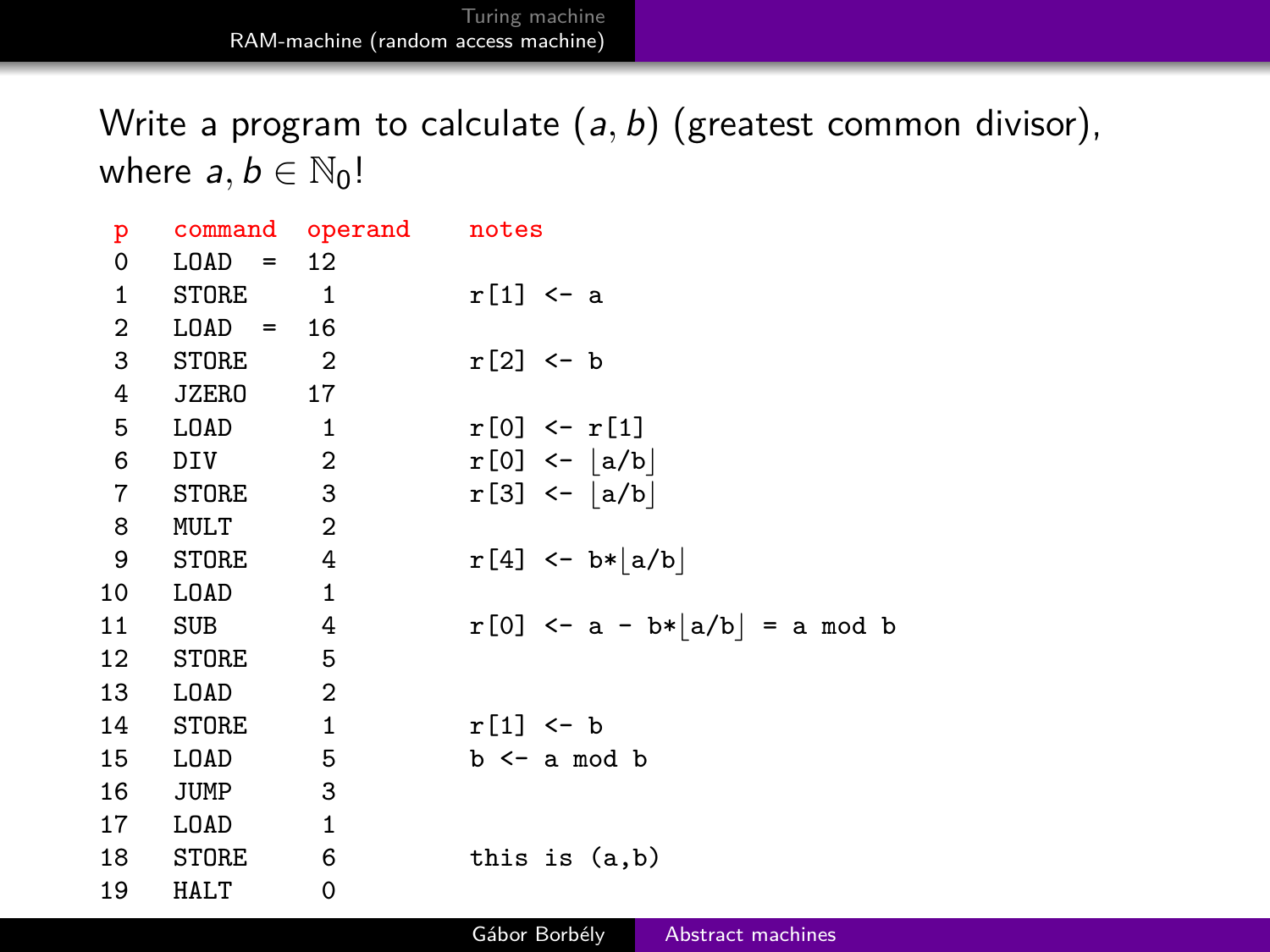# What about real machines?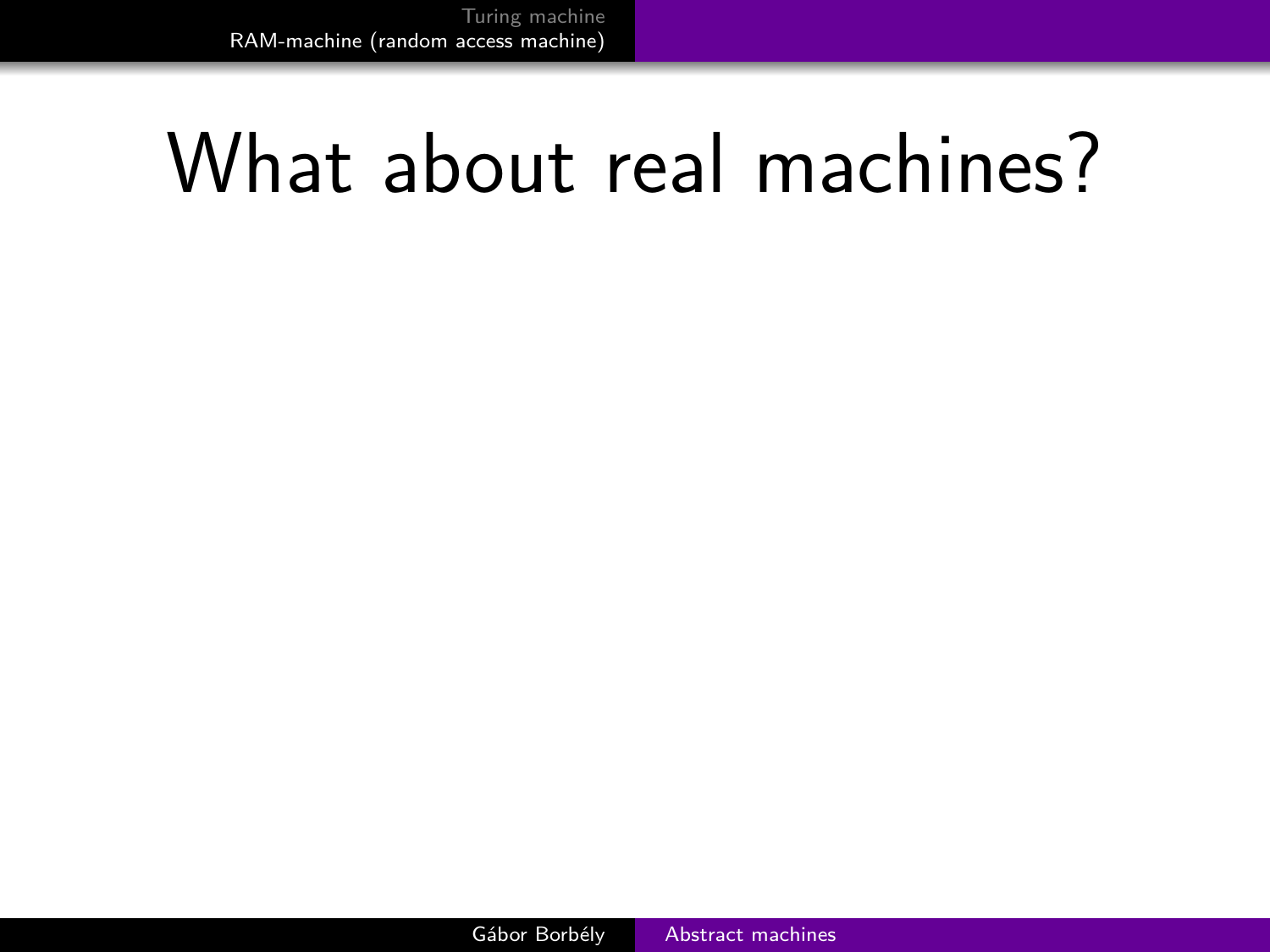- Machine code: binary sequence that the processor can directly interpret.
- Every code written in any programming language compiles into machine code.
- The closest language to machine code is assembly, it is a bit similar to what we described as an example to the RAM-machine. The compiler for assembly is called assembler.
- Registers are special CPU memories with extremely fast read-write speeds, but very limited capacity.